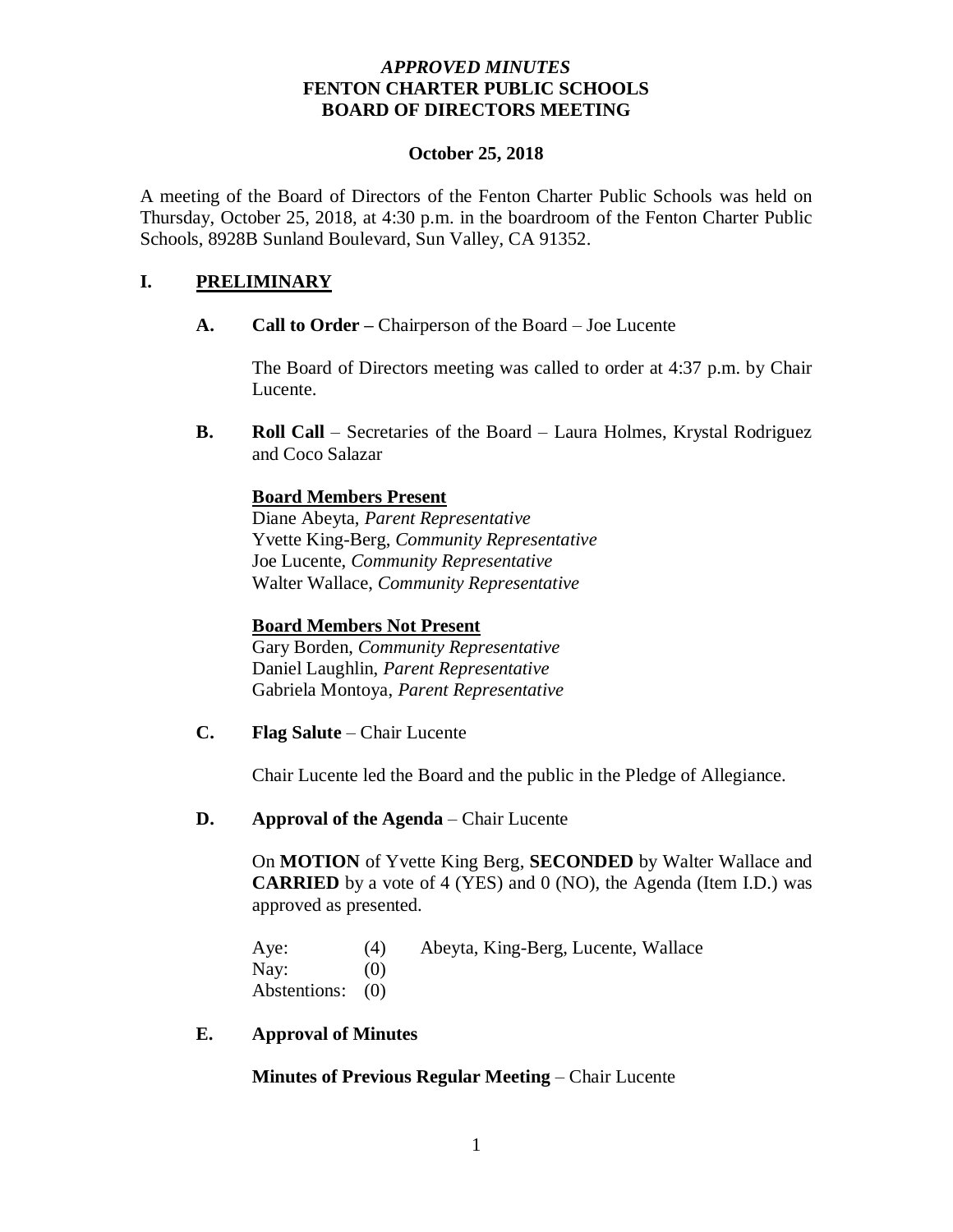On **MOTION** of Diane Abeyta, **SECONDED** by Walter Wallace and **CARRIED** by a vote of 4 (YES) and 0 (NO), the minutes of the September 20, 2018 Regular Meeting (Item I.E.) were approved as presented.

Aye: (4) Abeyta, King-Berg, Lucente, Wallace Nay:  $(0)$ Abstentions: (0)

# **II. COMMUNICATIONS**

# **A. Presentations from the Public** – Chair Lucente

There were no presentations from the public.

# **B. Committee/Council Reports**

Minutes of all meetings held by any committee and/or council were sent to the Board Members prior to this meeting.

There were no further reports by committees/councils.

# **C. Treasurer/CFO's Report**

Kristin Dietz, Vice President of EdTec, and Treasurer and CFO of the FCPS, presented the following update:

- Consolidated annual net income is now forecasted at -\$86,829
	- o This is a net decrease of -\$478,000 from the previous forecast. Main drivers of this change are:
		- ELA program purchase at FPC not previously budgeted (-\$223,840)
		- Reduced enrollment at FPC from 720 to 710 (-\$114,000 in associated revenue/expenses)
		- Increase in capitalized expenditures due to timing of projects (-\$30,000 consolidated)
	- o FACS and SMBCCS are forecasting negative operating income and therefore expected to tap into reserves this year; both have significant reserves
- Forecasted ending fund balances remain strong across all sites
	- o Consolidated ending fund balance forecast of \$26,000,000 at year end
- Cash flows remaining consistent and very strong
	- o Consolidated cash balance is \$13,000,000 as of 8/31/18

# **D. Directors' Reports**

Fenton Avenue Charter School (FACS) – Leticia Padilla Parra, Director, reported.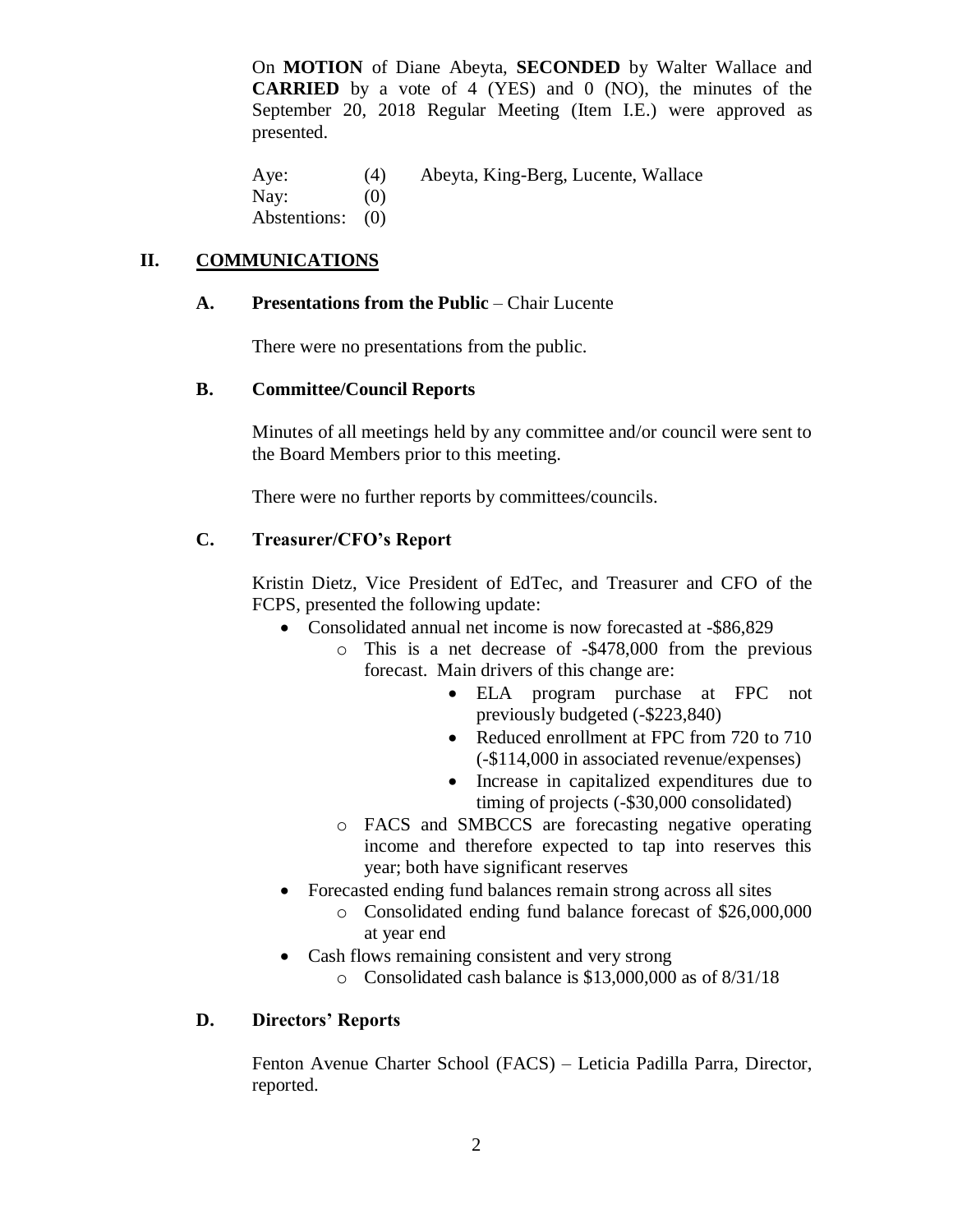Santa Monica Boulevard Community Charter School (SMBCCS) – Cary Rabinowitz, Director, reported.

Fenton Primary Center (FPC) – Richard Parra, Director, reported.

Fenton STEM Academy (STEM) – Jennifer Miller, Director, reported.

Fenton Charter Leadership Academy (FCLA) – Jennifer Miller, Director, reported.

### **E. Chief Academic Officer's Report**

Fenton Charter Pubic Schools (FCPS) – Dr. David Riddick, Chief Academic Officer, reported.

## **F. Executive Director's Report**

Fenton Charter Public Schools (FCPS) – Dr. David Riddick, Chief Academic Officer, reported for Mrs. Sumida.

## **III. CONSENT AGENDA ITEMS**

# **A. Recommendation to approve the Fenton Charter Public Schools Master Plan for English Learners**

On **MOTION** of Yvette King-Berg, **SECONDED** by Walter Wallace and **CARRIED** by a vote of 4 (YES) and 0 (NO), the recommendation to approve the Consent Agenda (Item III.A.) was approved as presented.

Aye: (4) Abeyta, King-Berg, Lucente, Wallace Nay:  $(0)$ Abstentions: (0)

#### **IV. ITEMS SCHEDULED FOR ACTION**

#### **A. Recommendation to receive FASB ASC 715 OPEB report for June 30, 2018**

On **MOTION** of Diane Abeyta, **SECONDED** by Walter Wallace and **CARRIED** by a vote of 4 (YES) and 0 (NO), the recommendation to receive the FASB ASC 715 OPEB report for June 30, 2018 (Item IV.A.) was approved as presented.

Aye: (4) Abeyta, King-Berg, Lucente, Wallace Nay:  $(0)$ Abstentions: (0)

**B. Recommendation to approve Local Indicators for the California School Dashboard for FACS, SMBCCS, FPC, STEM and FCLA**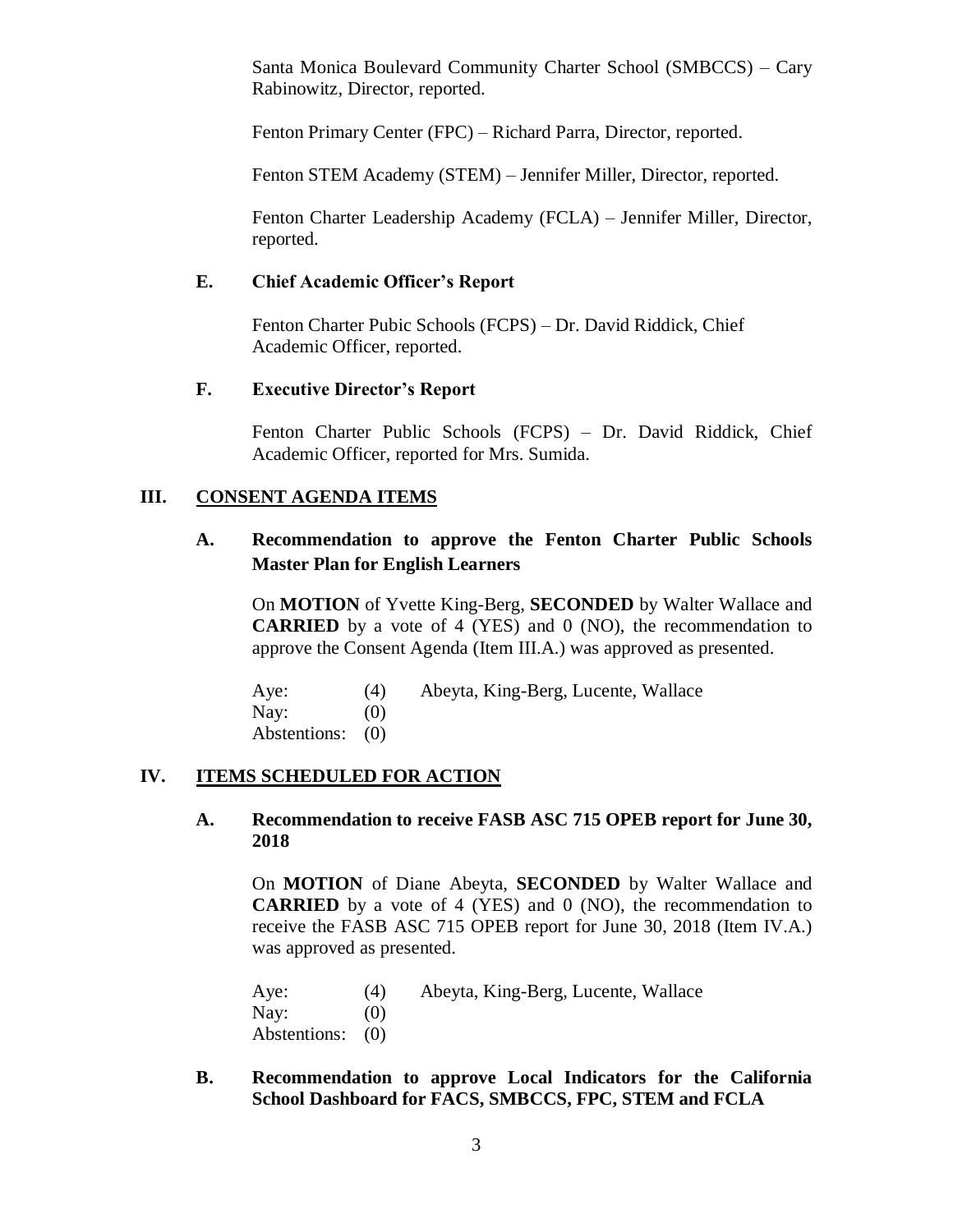On **MOTION** of Diane Abeyta, **SECONDED** by Walter Wallace and **CARRIED** by a vote of 4 (YES) and 0 (NO), the recommendation to approve the Local Indicators for the California School Dashboard for FACS, SMBCCS, FPC, STEM and FCLA (Item IV.B.) was approved.

Aye: (4) Abeyta, King-Berg, Lucente, Wallace Nay:  $(0)$ Abstentions: (0)

## **C. Recommendation to approve FCPS Youth Suicide Prevention Policy**

On **MOTION** of Yvette King-Berg, **SECONDED** by Diane Abeyta and **CARRIED** by a vote of 4 (YES) and 0 (NO), the recommendation to approve the FCPS Youth Suicide Prevention Policy (Item IV.C.) was approved.

Aye: (4) Abeyta, King-Berg, Lucente, Wallace Nay:  $(0)$ Abstentions: (0)

## **D. Recommendation to approve expenditures for items above spending authority of Executive Director**

On **MOTION** of Walter Wallace, **SECONDED** by Yvette King-Berg and **CARRIED** by a vote of 4 (YES) and 0 (NO), the recommendation to approve expenditures for items above spending authority of Executive Director (Item IV.D.) was approved.

Aye: (4) Abeyta, King-Berg, Lucente, Wallace Nay:  $(0)$ Abstentions: (0)

# **V. ITEMS SCHEDULED FOR INFORMATION**

- **A. LAUSD Charter Schools Division Oversight Process**
- **B. Update on FCPS OPEB Trust**
- **C. Update from Ad Hoc Health Benefits Committee**
- **D. Update from Ad Hoc Instructional Focus Committee**

### **E. E-Rate Executive Summary**

*These were information items only and no action was taken.*

#### **VI. ANNOUNCEMENTS**

### **VII. ADJOURNMENT**

The meeting was adjourned at 6:10 p.m.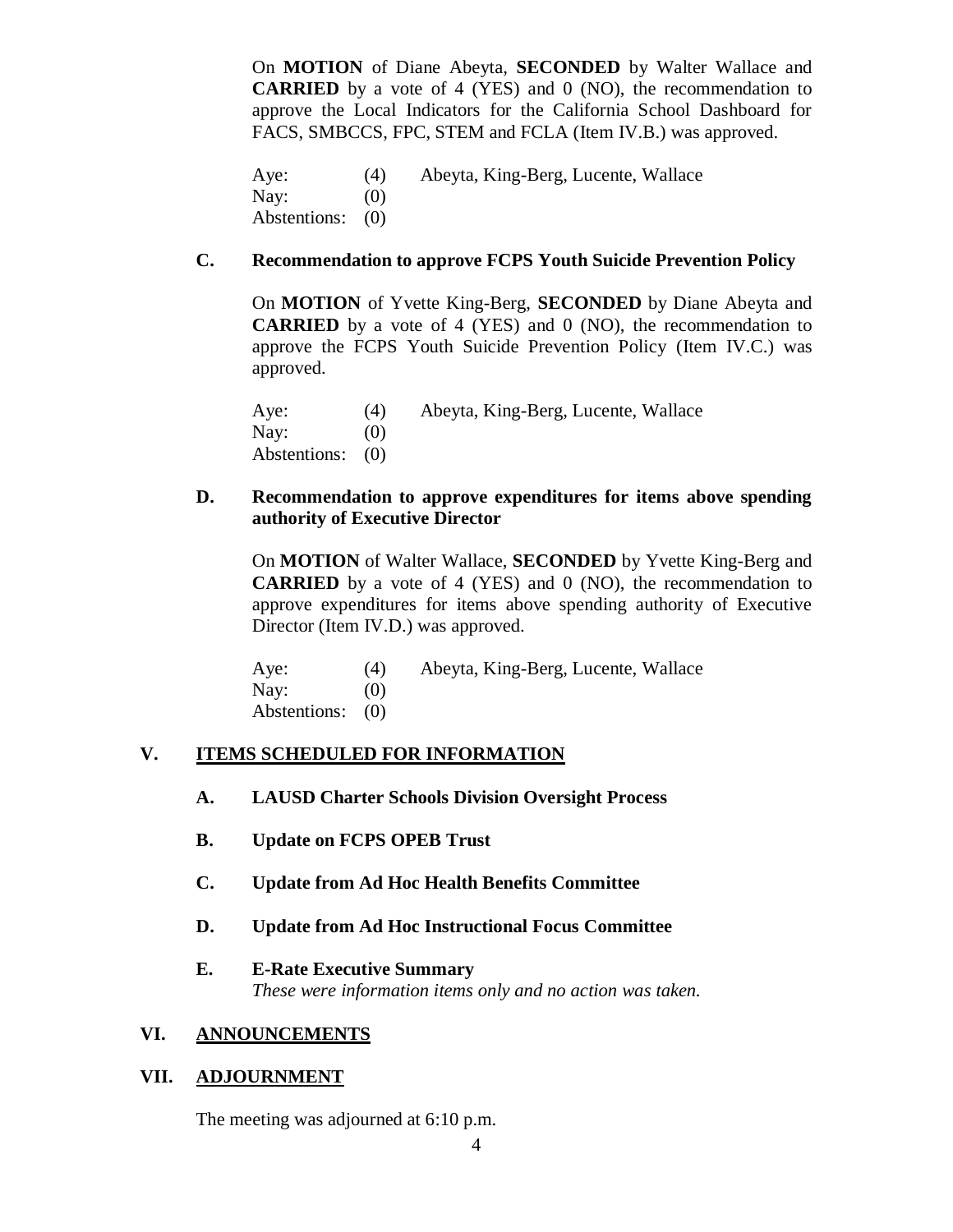The next regular meeting of the Board of Directors of the Fenton Charter Public Schools will be held on Thursday, December 6, 2018 at 4:30 p.m. in the auditorium of Santa Monica Boulevard Community Charter School, 1022 North Van Ness Avenue, Los Angeles, CA 90038.

Respectfully submitted: